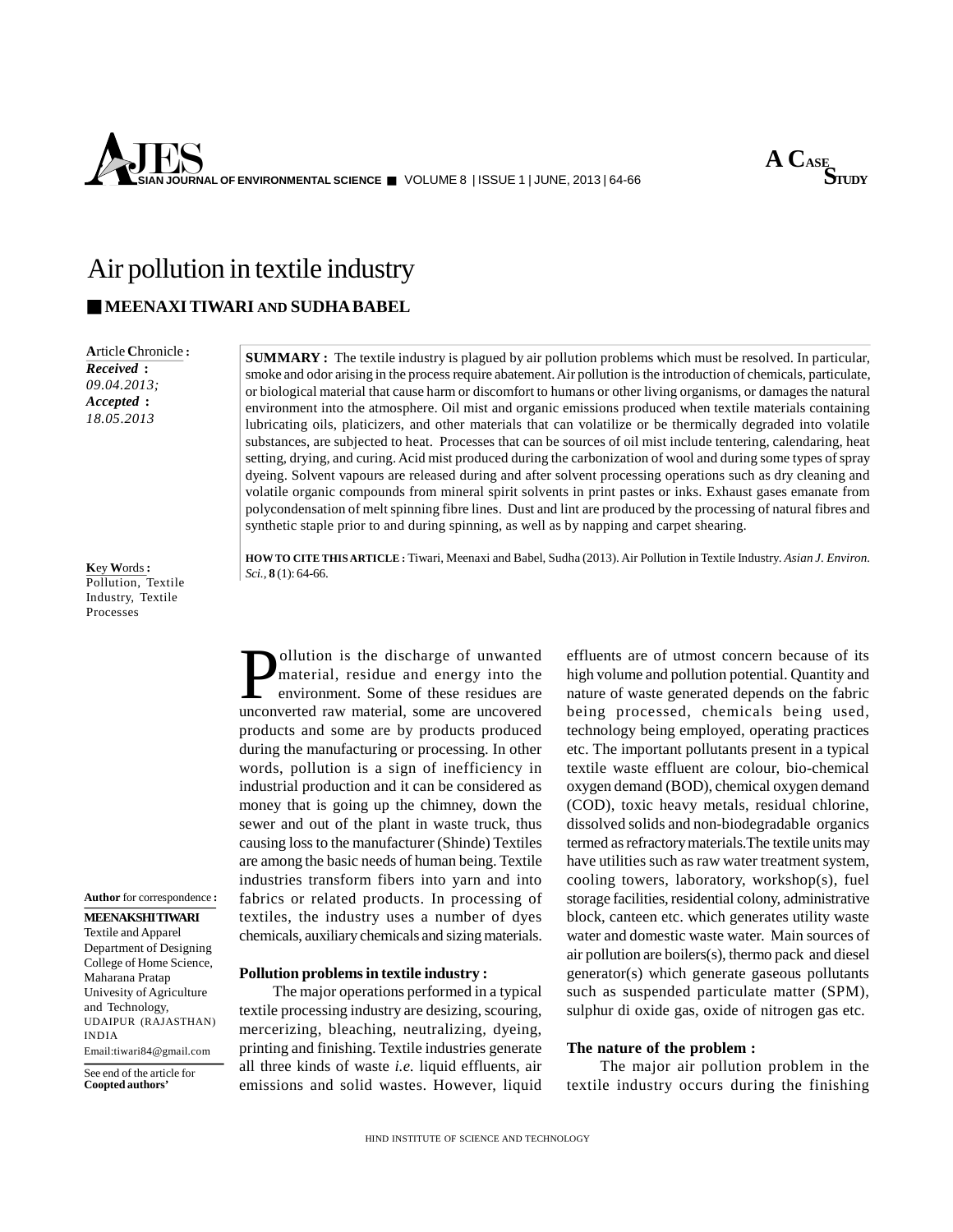stages, where various processes are employed for coating the fabrics. Coating materials include lubricating oils, plasticizers, paints and water repellent chemicals–essentially, organic (usually hydrocarbon) compounds such as oils, waxes or solvents.After the coatings are applied, the coated fabrics are cured by heating in ovens, dryers, tenter frames, etc. A frequent result is the vaporization of the organic compounds into high molecular weight volatile organic (usually hydrocarbon) compounds (VOCs).In terms of actual emissions, the industry must also deal with larger particles, principally lint.

# **Air pollution :**

Most processes performed in textile mills produce atmospheric emissions. Gaseous emissions have been identified as the second greatest pollution problem (after effluent quality) for the textile industry. Speculation concerning the amounts and types of air pollutants emitted from textile operations have been widespread but, generally, air emission data for textile manufacturing operations are not readily available. Air emissions include dust, oil mists, acid vapours, odours and boiler exhausts. Cleaning and production changes result in sludges from tanks and spent process chemicals, which may contain toxic organics and metals (Modak, 1991).

Air pollution is the introduction of chemicals, particulate, or biological material that cause harm or discomfort to humans or other living organisms, or damages the natural environment into the atmosphere.

# **Air emissions can be classified according to the nature of their sources:**

*Point sources:* 

- Boilers
- Ovens
- Storage tanks

#### *Diffusive:*

- Solvent-based
- Wastewater treatment
- Warehouses
- Spills

Textile mills usually generate nitrogen and sulphur oxides from boilers. Other significant sources of air emissions in textile operations include resin finishing and drying operations, printing, dyeing, fabric preparation, and wastewater treatment plants. Hydrocarbons are emitted from drying ovens and from mineral oils in high-temperature drying/curing. These processes can emit formaldehyde, acids, softeners and other volatile compounds.

| Table 1: Summary of the wastes generated during textiles manufacturing |                                                           |                                                                       |  |
|------------------------------------------------------------------------|-----------------------------------------------------------|-----------------------------------------------------------------------|--|
| Process                                                                | Source                                                    | Pollutants                                                            |  |
| Energy production                                                      | Emissions from boiler                                     | Particulates, nitrous oxides (Nox) sulphur dioxide (SO <sub>2</sub> ) |  |
| Coating, drying and                                                    | Emission from high temperature ovens                      | Volatile organic components (VOCs)                                    |  |
| curing                                                                 |                                                           |                                                                       |  |
| Cotton handling                                                        | Emissions from preparation, carding, combing, and fabrics | Particulates                                                          |  |
| activities                                                             | manufacturing                                             |                                                                       |  |
| Sizing                                                                 | Emission from using sizing compound (gums, PVA)           | Nitrogen oxides, sulphur oxide, carbon monoxide.                      |  |
| Bleaching                                                              | Emission from using chlorine compound                     | Chlorine, chlorine dioxide                                            |  |
| Dyeing                                                                 | Disperse dyeing using carriers : Sulphur dyeing           | Carriers                                                              |  |
|                                                                        | Aniline dyeing                                            | $H_2S$                                                                |  |
|                                                                        |                                                           | Aniline vapors                                                        |  |
| Printing                                                               | Emission                                                  | Hydrocarbons, ammonia                                                 |  |
| Finishing                                                              | Resin finishing. Heat setting of synthetic fabrics        | Formaldehyde                                                          |  |
|                                                                        |                                                           | Carriers - low molecular weight                                       |  |
|                                                                        |                                                           | Polymers - lubricating oils                                           |  |
| Chemical storage                                                       | Emissions from storage tanks for commodity and chemicals  | Volatile organic components (VOCs)                                    |  |
| Waste water treatment                                                  | Emissions from treatment tanks and vessels                | Volatile organic components, toxic emissions                          |  |
| source: www.e-textile.org                                              |                                                           |                                                                       |  |

| Table 2 : Effect of pollutants on human being |                                                    |                                   |
|-----------------------------------------------|----------------------------------------------------|-----------------------------------|
| Pollutants                                    | Effects on human being                             | Sources                           |
| Sulpher di oxide                              | Irritates respiratory system and causes bronchitis | Boiler flue gas, rayon plant etc. |
| Aldehydes                                     | Irritates all parts of respiratory system          | Polyester plant                   |
| Chlorine                                      | Causes lung irritation and also irritation in eyes | Processing house                  |
| Carbon di oxide                               | Deprives body cells of oxygen and cause            | Boiler house                      |
|                                               | unconsciousness by CO combining with               |                                   |
|                                               | haemoglobin                                        |                                   |